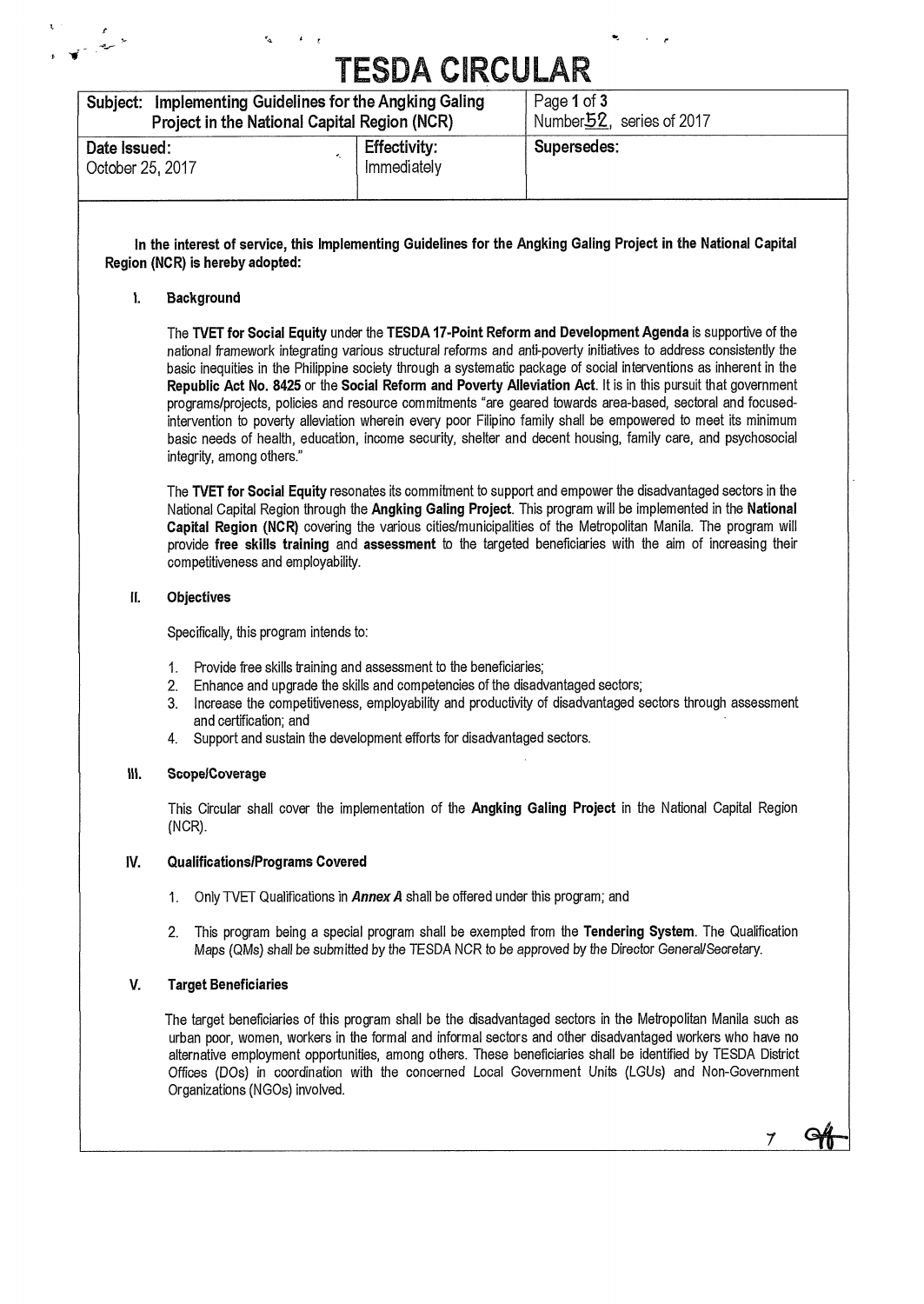|                                  |                                                                                                                                                                                                                                                                                                                                                                                                                    | Subject: Implementing Guidelines for the Angking Galing<br>Project in the National Capital Region (NCR) |                                                                                                                                                                              | Page 2 of 3<br>Number 52, series of 2017                                                                                                                                                                                |  |  |  |
|----------------------------------|--------------------------------------------------------------------------------------------------------------------------------------------------------------------------------------------------------------------------------------------------------------------------------------------------------------------------------------------------------------------------------------------------------------------|---------------------------------------------------------------------------------------------------------|------------------------------------------------------------------------------------------------------------------------------------------------------------------------------|-------------------------------------------------------------------------------------------------------------------------------------------------------------------------------------------------------------------------|--|--|--|
| Date Issued:<br>October 25, 2017 |                                                                                                                                                                                                                                                                                                                                                                                                                    |                                                                                                         | <b>Effectivity:</b><br>Immediately                                                                                                                                           | Supersedes:                                                                                                                                                                                                             |  |  |  |
| VI.                              |                                                                                                                                                                                                                                                                                                                                                                                                                    | <b>Scholarship Benefits</b>                                                                             |                                                                                                                                                                              |                                                                                                                                                                                                                         |  |  |  |
|                                  |                                                                                                                                                                                                                                                                                                                                                                                                                    | are indicated in Annex A.                                                                               |                                                                                                                                                                              | Each beneficiary shall be entitled to free skills training and assessment, and allowance of Php100 per day which                                                                                                        |  |  |  |
| VII.                             | <b>Multiple Availment</b>                                                                                                                                                                                                                                                                                                                                                                                          |                                                                                                         |                                                                                                                                                                              |                                                                                                                                                                                                                         |  |  |  |
|                                  |                                                                                                                                                                                                                                                                                                                                                                                                                    | and income level.                                                                                       |                                                                                                                                                                              | The beneficiaries shall be allowed to avail three (3) competencies in this program to increase their productivity                                                                                                       |  |  |  |
| VIII.                            | <b>Implementation Arrangements</b>                                                                                                                                                                                                                                                                                                                                                                                 |                                                                                                         |                                                                                                                                                                              |                                                                                                                                                                                                                         |  |  |  |
|                                  |                                                                                                                                                                                                                                                                                                                                                                                                                    |                                                                                                         |                                                                                                                                                                              | The TESDA NCR through its District Offices (DOs) shall implement this program. The TESDA DOs shall:                                                                                                                     |  |  |  |
|                                  | Identify the beneficiaries of the program in coordination with the concerned Local Government Units (LGUs)<br>1.<br>and Non-Government Organizations (NGOs) involved;                                                                                                                                                                                                                                              |                                                                                                         |                                                                                                                                                                              |                                                                                                                                                                                                                         |  |  |  |
|                                  | Ensure that the beneficiaries will accomplish the Walk-in Scholarship Application (WSA) Form 0032017 and<br>2.<br>the encoding of their profile/data in the Centralized Database System (T2MIS) for profiling purposes.<br>Be responsible for the implementation, evaluation and appropriate disbursement of funds for this program;<br>3.<br>Ensure that the beneficiaries/graduates shall be assessed; and<br>4. |                                                                                                         |                                                                                                                                                                              |                                                                                                                                                                                                                         |  |  |  |
|                                  |                                                                                                                                                                                                                                                                                                                                                                                                                    |                                                                                                         |                                                                                                                                                                              |                                                                                                                                                                                                                         |  |  |  |
|                                  |                                                                                                                                                                                                                                                                                                                                                                                                                    |                                                                                                         |                                                                                                                                                                              |                                                                                                                                                                                                                         |  |  |  |
|                                  | 5.                                                                                                                                                                                                                                                                                                                                                                                                                 |                                                                                                         | Closely coordinate with other concerned agencies to ensure the successful implementation of the program<br>including the provision of post training assistance if necessary. |                                                                                                                                                                                                                         |  |  |  |
| IX.                              | <b>Program Mechanics</b>                                                                                                                                                                                                                                                                                                                                                                                           |                                                                                                         |                                                                                                                                                                              |                                                                                                                                                                                                                         |  |  |  |
|                                  | This program shall offer the TVET Qualifications identified in Annex A;<br>1.                                                                                                                                                                                                                                                                                                                                      |                                                                                                         |                                                                                                                                                                              |                                                                                                                                                                                                                         |  |  |  |
|                                  | 2.                                                                                                                                                                                                                                                                                                                                                                                                                 | other alternative modes of training delivery best suited to the beneficiaries; and                      |                                                                                                                                                                              | Flexible delivery mode shall be adopted in the conduct of this program which shall include mobile training<br>program, institution-based, and community-based training delivered by training institutions/providers and |  |  |  |
|                                  | Qualified trainers (NC II holders) shall be allowed to handle the theoretical and demonstration aspects of the<br>3.<br>training.                                                                                                                                                                                                                                                                                  |                                                                                                         |                                                                                                                                                                              |                                                                                                                                                                                                                         |  |  |  |
| χ.                               | <b>Assessment and Certification</b>                                                                                                                                                                                                                                                                                                                                                                                |                                                                                                         |                                                                                                                                                                              |                                                                                                                                                                                                                         |  |  |  |
|                                  | In                                                                                                                                                                                                                                                                                                                                                                                                                 | with<br><b>TESDA</b><br>the<br>line<br>assessment<br>shall<br>be<br>Competency Assessment Tools (CATs). | assessment<br>policy<br>on<br>mandatory<br>qualifications<br>for                                                                                                             | certification<br>competency<br>and<br>program,<br>Regulations<br>with<br>(TR)<br>Training<br>with                                                                                                                       |  |  |  |
| XI.                              | <b>Administrative and Financial Procedures</b>                                                                                                                                                                                                                                                                                                                                                                     |                                                                                                         |                                                                                                                                                                              |                                                                                                                                                                                                                         |  |  |  |
|                                  | $1_{-}$                                                                                                                                                                                                                                                                                                                                                                                                            | source of funding to cover payment under this program;                                                  |                                                                                                                                                                              | TWSP Central Office allocation shall be released to the Regions thru the issuance of Sub-ARO shall be the                                                                                                               |  |  |  |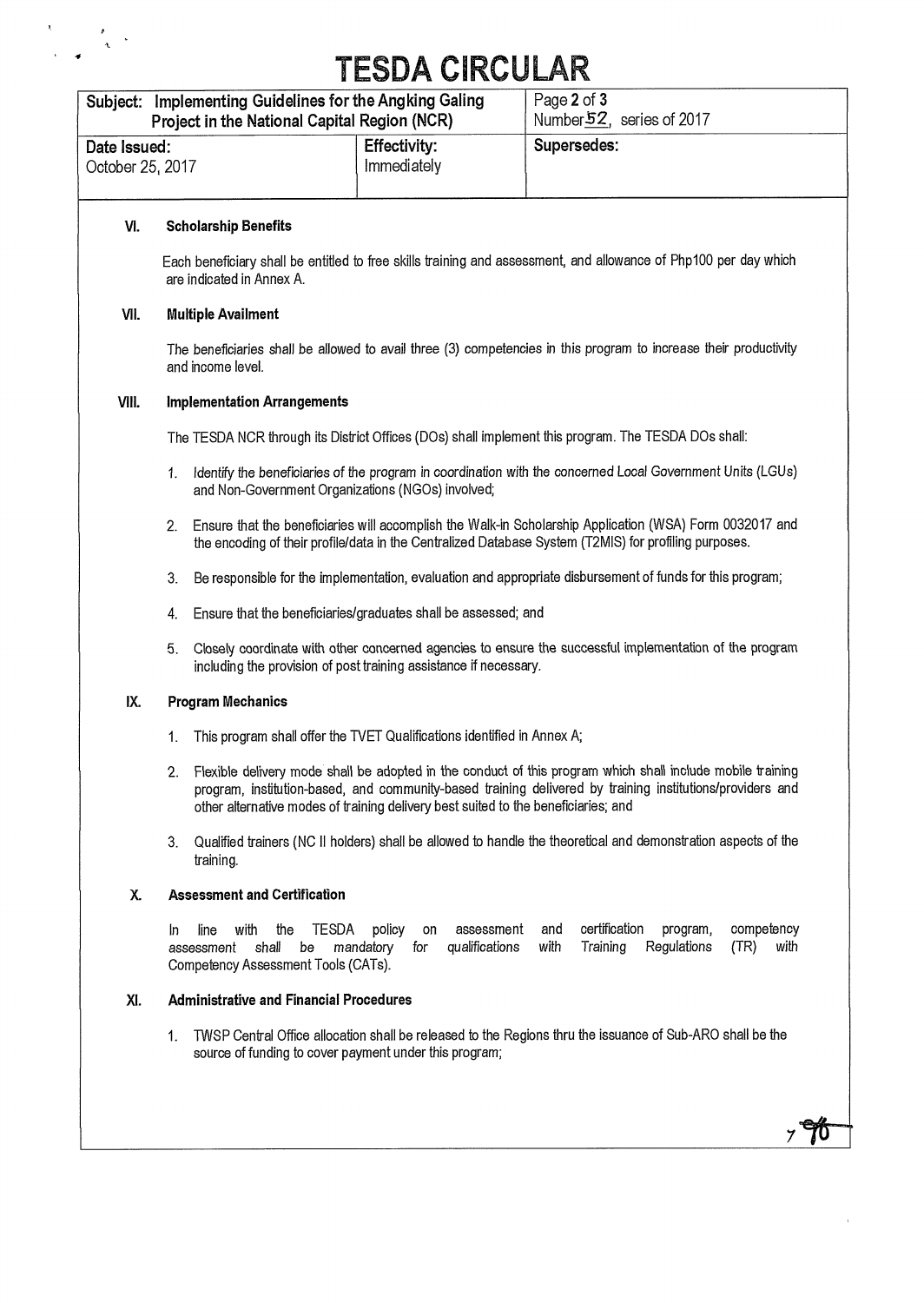# **TESDA CIRCULAR**

 $\label{eq:2} \frac{1}{\sqrt{2}}\left(\frac{1}{2}\right)^{2}\frac{\Phi_{\rm{max}}}{\Phi_{\rm{max}}}\right)$ 

 $\bullet$ 

| ilo <i>ut vinvolti</i>                                                                                                                                          |                                                                                                                                                                                                                                                                                                                                          |                                                                                                   |                                                                                    |                                                                                                                                                                                                                               |  |  |  |
|-----------------------------------------------------------------------------------------------------------------------------------------------------------------|------------------------------------------------------------------------------------------------------------------------------------------------------------------------------------------------------------------------------------------------------------------------------------------------------------------------------------------|---------------------------------------------------------------------------------------------------|------------------------------------------------------------------------------------|-------------------------------------------------------------------------------------------------------------------------------------------------------------------------------------------------------------------------------|--|--|--|
| Subject: Implementing Guidelines for the Angking Galing<br>Project in the National Capital Region (NCR)                                                         |                                                                                                                                                                                                                                                                                                                                          |                                                                                                   | Page 3 of 3<br>Number <sup>52</sup> , series of 2017                               |                                                                                                                                                                                                                               |  |  |  |
| <b>Effectivity:</b><br>Date Issued:<br>Immediately<br>October 25, 2017                                                                                          |                                                                                                                                                                                                                                                                                                                                          |                                                                                                   |                                                                                    | Supersedes:                                                                                                                                                                                                                   |  |  |  |
| Payment of Transportation and Food Allowance:<br>2.<br>The payment of transportation/food allowance, computed at One Hundred Pesos (P100.00) per training<br>a. |                                                                                                                                                                                                                                                                                                                                          |                                                                                                   |                                                                                    |                                                                                                                                                                                                                               |  |  |  |
|                                                                                                                                                                 | day, shall be released by the concerned District Offices (DOs) directly to the scholars on a weekly<br>basis.                                                                                                                                                                                                                            |                                                                                                   |                                                                                    |                                                                                                                                                                                                                               |  |  |  |
|                                                                                                                                                                 | The first payment shall be given during the Training Induction Program (TIP) covering the 1st week of<br>b.<br>training; and                                                                                                                                                                                                             |                                                                                                   |                                                                                    |                                                                                                                                                                                                                               |  |  |  |
|                                                                                                                                                                 | Subsequent payments shall correspond to the actual number of days of attendance.<br>C.                                                                                                                                                                                                                                                   |                                                                                                   |                                                                                    |                                                                                                                                                                                                                               |  |  |  |
|                                                                                                                                                                 | 3.                                                                                                                                                                                                                                                                                                                                       |                                                                                                   | Payment to TVIs shall be made upon submission of the following required documents: |                                                                                                                                                                                                                               |  |  |  |
|                                                                                                                                                                 | a. Billing statement;<br>MIS 03-02 report duly signed by the TVIs authorized signatories;<br>b.<br>Daily Attendance Sheet (for the duration of the training);<br>C.<br>Certified true copy of RWAC from POs for payment of Assessment Fee; and<br>d.<br>TESDA copy of the Scholarship Grant duly signed by the concerned official.<br>е. |                                                                                                   |                                                                                    |                                                                                                                                                                                                                               |  |  |  |
| XII.                                                                                                                                                            |                                                                                                                                                                                                                                                                                                                                          | <b>Monitoring and Reporting System</b>                                                            |                                                                                    |                                                                                                                                                                                                                               |  |  |  |
|                                                                                                                                                                 | The DOs shall submit accurate and consistent reports required by the Authority on or before the end of the<br>1.<br>month or as requested; and                                                                                                                                                                                           |                                                                                                   |                                                                                    |                                                                                                                                                                                                                               |  |  |  |
|                                                                                                                                                                 | 2.                                                                                                                                                                                                                                                                                                                                       |                                                                                                   | The TESDA NCR shall consolidate all the reports and submit to the SMO-CLGUS.       |                                                                                                                                                                                                                               |  |  |  |
|                                                                                                                                                                 |                                                                                                                                                                                                                                                                                                                                          | ROs and approved by Director General/Secretary shall be completed on or before December 31, 2017. |                                                                                    | This program shall be implemented consistent with 2017 TWSP Guidelines as a special program for the<br>disadvantaged sectors in the NCR. The program implementation consistent with the Qualification Maps (QMs) submitted by |  |  |  |
|                                                                                                                                                                 |                                                                                                                                                                                                                                                                                                                                          | This Circular takes effect as indicated.                                                          |                                                                                    |                                                                                                                                                                                                                               |  |  |  |
|                                                                                                                                                                 |                                                                                                                                                                                                                                                                                                                                          |                                                                                                   |                                                                                    |                                                                                                                                                                                                                               |  |  |  |
|                                                                                                                                                                 |                                                                                                                                                                                                                                                                                                                                          |                                                                                                   |                                                                                    | GUILING "GENE" A MAMONDIONG<br>Director-General/Secretary 1                                                                                                                                                                   |  |  |  |
|                                                                                                                                                                 |                                                                                                                                                                                                                                                                                                                                          |                                                                                                   |                                                                                    |                                                                                                                                                                                                                               |  |  |  |
|                                                                                                                                                                 |                                                                                                                                                                                                                                                                                                                                          |                                                                                                   |                                                                                    |                                                                                                                                                                                                                               |  |  |  |
|                                                                                                                                                                 |                                                                                                                                                                                                                                                                                                                                          |                                                                                                   |                                                                                    |                                                                                                                                                                                                                               |  |  |  |
|                                                                                                                                                                 |                                                                                                                                                                                                                                                                                                                                          |                                                                                                   |                                                                                    |                                                                                                                                                                                                                               |  |  |  |
|                                                                                                                                                                 |                                                                                                                                                                                                                                                                                                                                          |                                                                                                   |                                                                                    |                                                                                                                                                                                                                               |  |  |  |